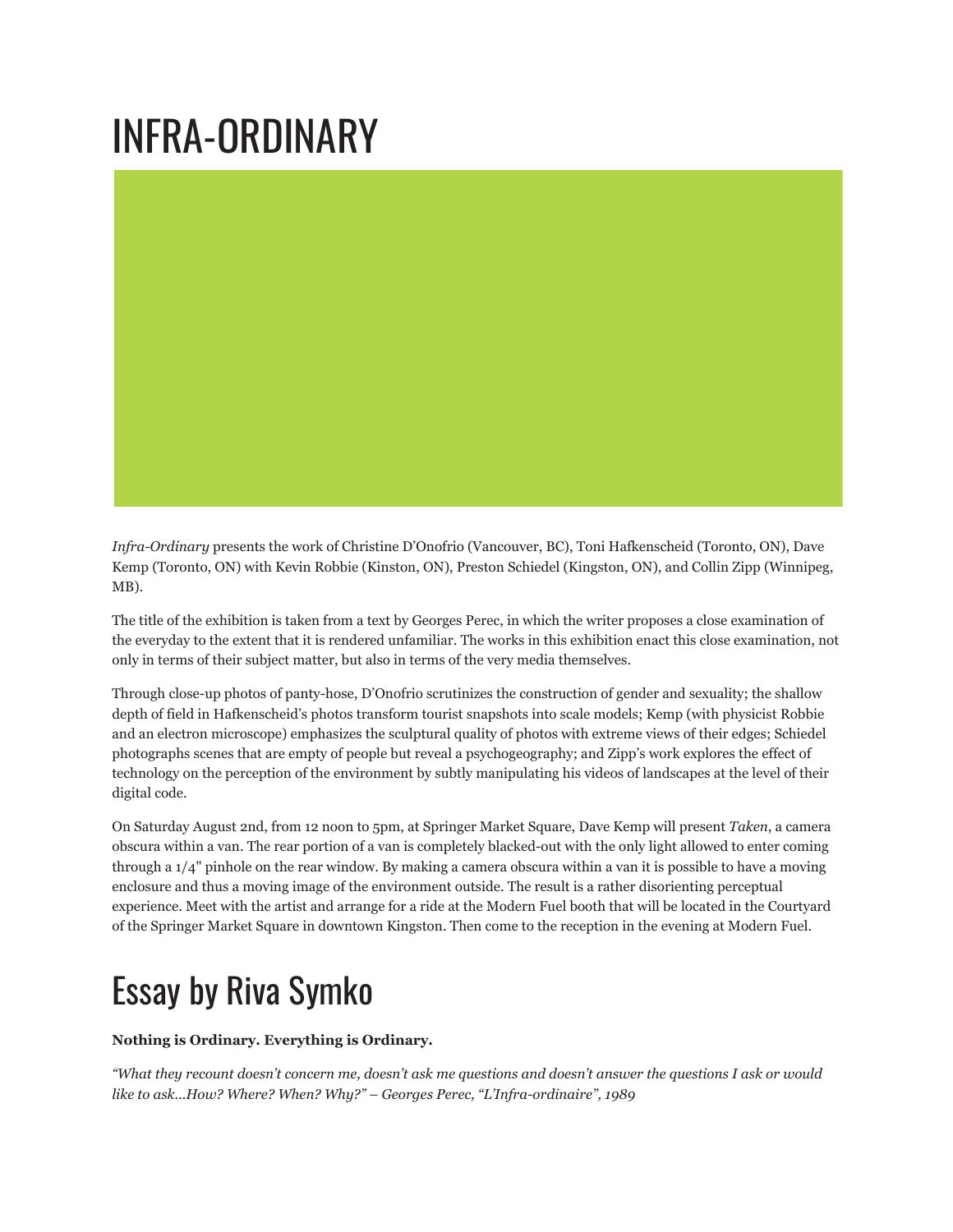What is this 'ordinary'? Is it easier to ask what is extraordinary? Is the extraordinary "the big event, the untoward, the front-page splash, the banner headlines...a scandal, a fissure, a danger…the spectacular…the abnormal…historical upheavals, social unrest...the historic, significant, and revelatory…the truly intolerable, the truly inadmissible"? (Georges Perec, "L'Infra-ordinaire (1989)", 209) Are these the only things, to Georges Perec's annoyance, that speak to us? What has happened, he asks, to the daily? "What's really going on, what we're experiencing, the rest, all the rest, where is it?" (209-210) Shouldn't we be questioning "the banal, the quotidian, the obvious, the common, the ordinary, the infra-ordinary, the background noise, the habitual?" (210) Is this ordinary the daily? The everyday?

Is the everyday ordinary? What is the everyday? Is the everyday that which is commonly thought to be those actions and objects that involve a habitual presence in our lives? Is everyday life, as British cultural theorist Ben Highmore writes, "not simply the name that is given to a reality readily available for scrutiny", but that which also accounts for aspects of life that lie hidden (Ben Highmore, ed. The Everyday Life Reader, 2002, 21)? Do things become everyday by becoming invisible or unnoticed (21)? Is the everyday familiar? Does familiarity breed a kind of numbness? Does the numbness and familiarity of everyday life, as American cultural theorist Fredric Jameson suggests, "estrange us from the everyday?" (Fredric Jameson Brecht and Method, 1998, 84). How is it that the familiar has become estranged? Is it because familiarity has encouraged neglect? (Highmore, 21) Do we neglect the familiar in favor of the extraordinary? Has this neglect caused our alienation from the ordinary everyday life? What is the consequence of this?

Was the Situationist International right after all? Is everyday life the "measure of all things" (Guy Debord, "Perspectives for Alterations in Everyday Life (1961)", The Everyday Life Reader, 239)? And has that measurement become defined by materialism so that "all that was once directly lived has become mere representation" (Debord, The Society of the Spectacle, 1957, 12)? Are we locked into a cycle of reification whose result is the spectacularization of the ordinary? Does consumption depreciate everyday life? Is "what is gained at the level of appearances lost on the level of being and becoming" so that everyday lived reality begins to seem so inconsequential that "appearances become the centre of our attention, until roles completely obscure the importance of our own lives"? (Raoul Vaneigem, The Revolution of Everyday Life, 1967, 125) Are impersonal human relationships, such as those found in public spaces or even more private situations like offices or apartment complexes, a kind of sterilized zone offering a "truce in the endless battle against isolation, a brief transit which leads to the illusion of communication"? (Vaneigem, 42) Are we passive receivers of information and regulations? Are we consumers of manufactured pseudo-needs? (Debord, 1957, 33) Has our passivity made the everyday inconspicuous? Was the Situationist's search for a non-commodified 'authentic existence' – the synthesis of art and life – futile in the face of consumer capitalism? Isn't consumption an inherent aspect of the everyday?

Is the everyday "choked with opportunities which we are unable to seize"? (Alberto Melucci as quoted in Michael E. Gardiner, Critiques of Everyday Life, 2000, 157) How do we "strip the everyday of its inconspicuousness?" (Highmore, 21) Will this allow us to move closer to ordinary reality? Instead of seeking the more grandiose revolutionary schemes of the Situationist's, should we look, instead, to Michel de Certeau's understanding that 'culture is ordinary' and human agency is a natural mechanism of everyday life? (Michel de Certeau, The Practice of Everyday Life, 1988, 1) Is there a creative nature to ordinary culture that only emerges out of the direct experience of a particular moment? (de Certeau, xix) Does resistance happen in the common here and now? Is power ordinary – "where there is power, there is"…ordinary? (Michel Foucault as quoted in de Certeau, xiv) "How are we to speak of these 'common things', how to track them down rather, flush them out…give them meaning…let them speak of what is"? (Perec, 210)

Can we track down the empty places in our city? If we photograph all the corners of Kingston and, over time, observe the changes, the details, the relationships between the natural and built environment will the innocuous suddenly stand out and confront us like the deserted baseball diamond in Preston Schiedel's Marlbank Baseball Diamond? Will the Midway Mini-Mart suddenly seem like a noteworthy reflection of our history? Does this kind of history bleed from the edges of the aesthetic materialism right back into reality again, like a bird or a sailboat moving through one of Collin Zipp's (untitleds)? Do these kinds of documentation tell us just as much about the terms of our technology as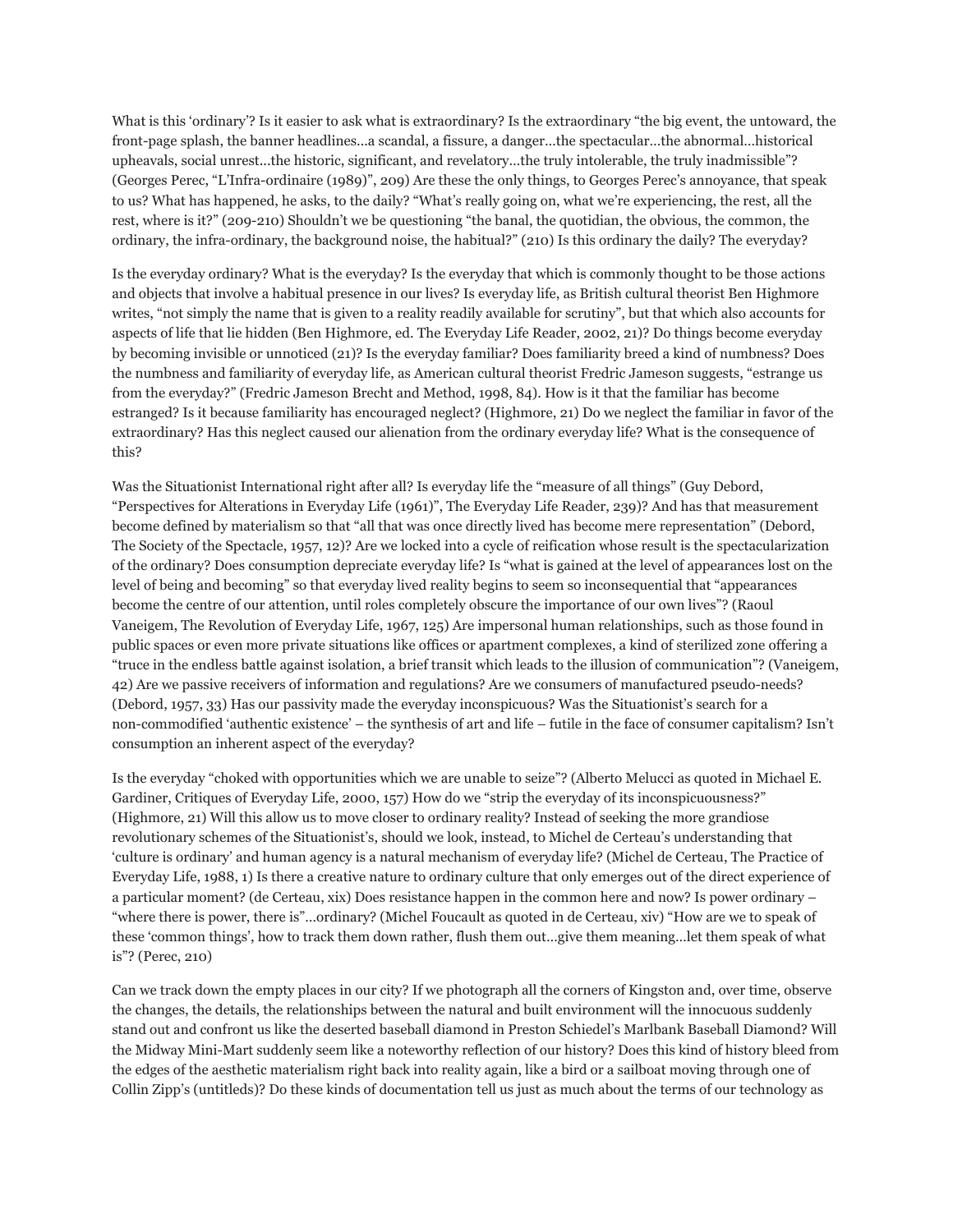they do about their subject? Are the pixelations, scratches, and ordinary 'flaws' in the technologies of representation part of the unseen system of our perception?

Are there microscopic narratives lying dormant in the fibers of the everyday? Is it possible, for instance, to uncover the imperfections in the quest for feminine perfection by examining the rips, tears, bumps, and threads in the weave of Christine D'Onofrio's Nude (Grid 1)? Do these Nudes have a life, a history, of their own after they've been removed from the body that wears them? Or is everyday life in a constant state of violent disintegration like a pair of nylon pantyhose? Like the bent and torn edges of a photograph or postcard that has been handed around and handed down through generations of owners? Can Dave Kemp and Kevin Robbie's scanning electron microscope look deep enough to find Che's aura in Alberto Korda's postcard of Che Guevera at the funeral of the victims of the La Coubre. 1961.? Is the ordinary inherently lacking in aura?

Is aura as artificial a concept as one of Toni Hafkenscheid's monumental model landscapes? Does the MGM Lion constitute the limits of reality or unlimited fiction? Isn't Mt. Rushmore spectacular? Does the infra-ordinary magnify the common banalities and make them extraordinary? Is this the way we "question what seems so much a matter of course that we've forgotten its origins"? (Perec, 210) How much of it is really ordinary?

## **Works Cited**

Debord, Guy. The Society of the Spectacle. Trans. by Donald Nicholson-Smith. Zone Books: New York, 1957.

Debord, Guy. "Perspectives for Conscious Alterations in Everyday Life (1961)". The Everyday Life Reader. Ed. by Ben Highmore. Routledge: New York, 2002. Pp. 237-245.

de Certeau, Michel. The Practice of Everyday Life. Trans. by Steven Rendall. University of California Press: Los Angeles, 1988.

Highmore, Ben, Ed. The Everyday Life Reader. Routledge: New York, 2002.

Jameson, Fredric. Brecht and Method. Verso: London, 1998.

Perec, Georges. "from L'Infra-ordinaire (1989)". Species of Spaces and Other Pieces. Ed. and Trans. by John Sturrock. Penguin Books: New York, 1997. Pp. 207-249.

Vaneigem, Raoul. The Revolution of Everyday Life. Trans. by Donald Nicholson-Smith. Rebel Press: London, 1967.

## Bios:

**Christine D'Onofrio** lives and works in Vancouver, British Columbia. She works with photography to investigate the problematics of identity, femininity and the body. By utilizing the tropes of commercial/product photography, she appropriates and comments on the power the advertising and fashion industries exert upon the body.

**Toni Hafkenscheid** is a Toronto based fine art and commercial photographer. He has been active in the arts community in Toronto and has received several Canada Council and Ontario Arts Council awards. He has exhibited in solo and groupshows throughout Canada, the U.S., and Europe.

**Dave Kemp** is a visual artist and recent graduate from the Master of Visual Studies program at the University of Toronto as well as in the Knowledge Media Design Collaborative Program. He earned his BScE in Mechanical Engineering at Queen's University. His art practice looks at the intersections and interactions between art, science and technology - particularly at how these fields shape our perception and understanding of the world. **Kevin Robbie** is a physicist specializing in nanostructured materials.